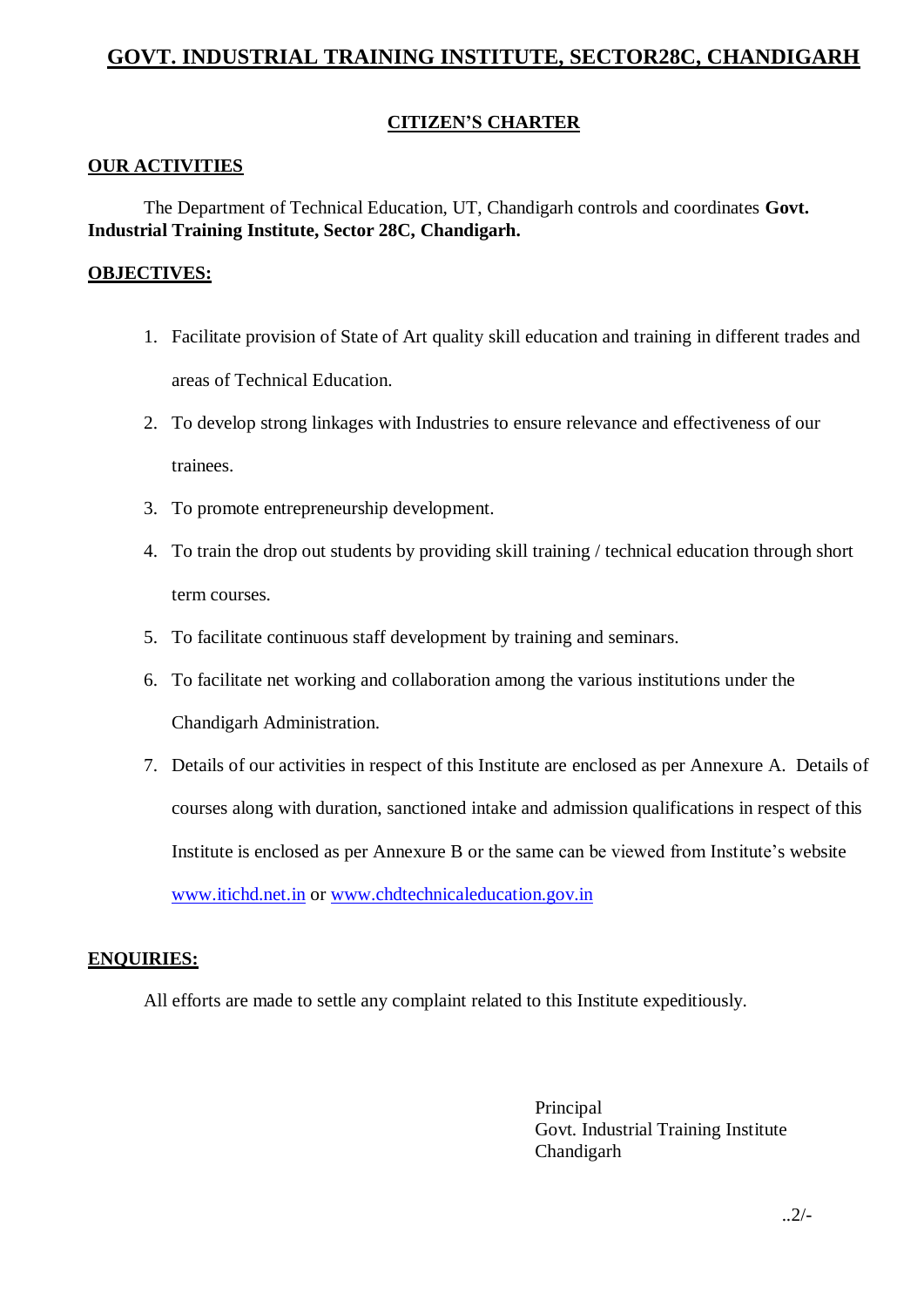### **CITIZEN'S CHARTER**

### GOVT. INDUSTRIAL TRAINING INSTITUTE, SECTOR 28C, CHANDIGARH

| No. | Name of the<br>service being<br>provided                               | <b>Given Time Limit</b><br>for delivery of<br>each service<br>(Working day)              | Designation of the<br><b>Designated Officer</b>    | <b>Designation of the</b><br><b>Appellate Authority</b> | <b>Designation of</b><br>the second<br><b>Appellate</b><br><b>Authority</b> |
|-----|------------------------------------------------------------------------|------------------------------------------------------------------------------------------|----------------------------------------------------|---------------------------------------------------------|-----------------------------------------------------------------------------|
| 1   | $\boldsymbol{2}$                                                       | 3                                                                                        | 4                                                  | 5                                                       | 6                                                                           |
| 01. | Registration of<br>newly admitted<br>students of GITI                  | 20 Days.                                                                                 | Training Cell.                                     | In-charge Admission<br>Committee<br>GITI, Chandigarh.   | Principal, GITI,<br>Chandigarh.                                             |
| 02. | Conduct of NCVT<br>Examination.                                        | As per schedule<br>issued by Govt. of<br>India, MSDE, DGT,<br>New Delhi.                 | Dealing Asstt./Clerk<br><b>Examination Branch.</b> | Supdt. Exam<br>GITI, Chandigarh.                        | Principal/<br>Chairman of<br>Exam.                                          |
| 03. | Declaration of<br>result                                               | As received from<br>Govt. of India,<br>MSDE, DGT, New<br>Delhi.                          | Dealing Asstt./Clerk<br><b>Examination Branch.</b> | Principal, GITI,<br>Chandigarh.                         | Research Officer,<br>DTE, UT,<br>Chandigarh.                                |
| 04. | Issue of<br>certificates                                               | 01 Month                                                                                 | Dealing Asstt.                                     | Principal, GITI,<br>Chandigarh.                         | Research Officer,<br>DTE, UT,<br>Chandigarh.                                |
| 05. | Issue of duplicate<br>certificates/<br>Verification of<br>certificates | 01 Month                                                                                 | Dealing Asstt.                                     | Principal, GITI,<br>Chandigarh.                         | Research Officer,<br>DTE, UT,<br>Chandigarh.                                |
| 06. | <b>Issue of Bus Pass</b>                                               | 7-10 days from date<br>of admission                                                      | Nodal Officer for<br>issue of Bus Pass.            | Group Instructors                                       | Principal, GITI,<br>Chandigarh.                                             |
| 07. | Issue of Identity<br>Cards to trainees                                 | One month from the<br>date of start of<br>session                                        | Dealing Assistant<br>Training.                     | Group Instructors                                       | Principal, GITI,<br>Chandigarh.                                             |
| 08. | Security Refunds                                                       | One month after<br>passing out of AIT<br>examination.                                    | Student Fund Clerk /<br>Cashier.                   | Drawing and<br>Disbursing Officer.                      | Principal, GITI,<br>Chandigarh.                                             |
| 09. | Issue of Roll Nos.                                                     | As per availability<br>of roll Nos. on DGT<br>portal before start of<br>the examination. | Dealing Assistant                                  | Supdt. Examinations                                     | Principal, GITI,<br>Chandigarh.                                             |
| 10. | <b>RTI</b> Information                                                 | As per RTI Act                                                                           | <b>CAPIO</b>                                       | <b>CPIO</b>                                             | Principal, GITI,<br>Chandigarh.                                             |
| 11. | Campus<br>Development                                                  | As and when<br>required.                                                                 | Dealing Assistant.                                 | Designated campus<br>Development Officer.               | Principal, GITI,<br>Chandigarh.                                             |
| 12. | Conduct of<br>Apprenticeship<br>Examination                            | As per schedule<br>issued by Govt. of<br>India, MSDE, DGT,<br>New Delhi.                 | Asstt. Apprenticeship<br>Advisor.                  | Dy. State<br>Apprenticeship<br>Advisor.                 | <b>Additional State</b><br>Apprenticeship<br>Advisor.                       |
| 13. | Declaration of the<br>result of<br>Apprenticeship<br>Examination       | As received from<br>Govt. of India,<br>MSDE, DGT, New<br>Delhi.                          | Asstt. Apprenticeship<br>Advisor.                  | Dy. State<br>Apprenticeship<br>Advisor.                 | Additional state<br>Apprenticeship<br>Advisor.                              |